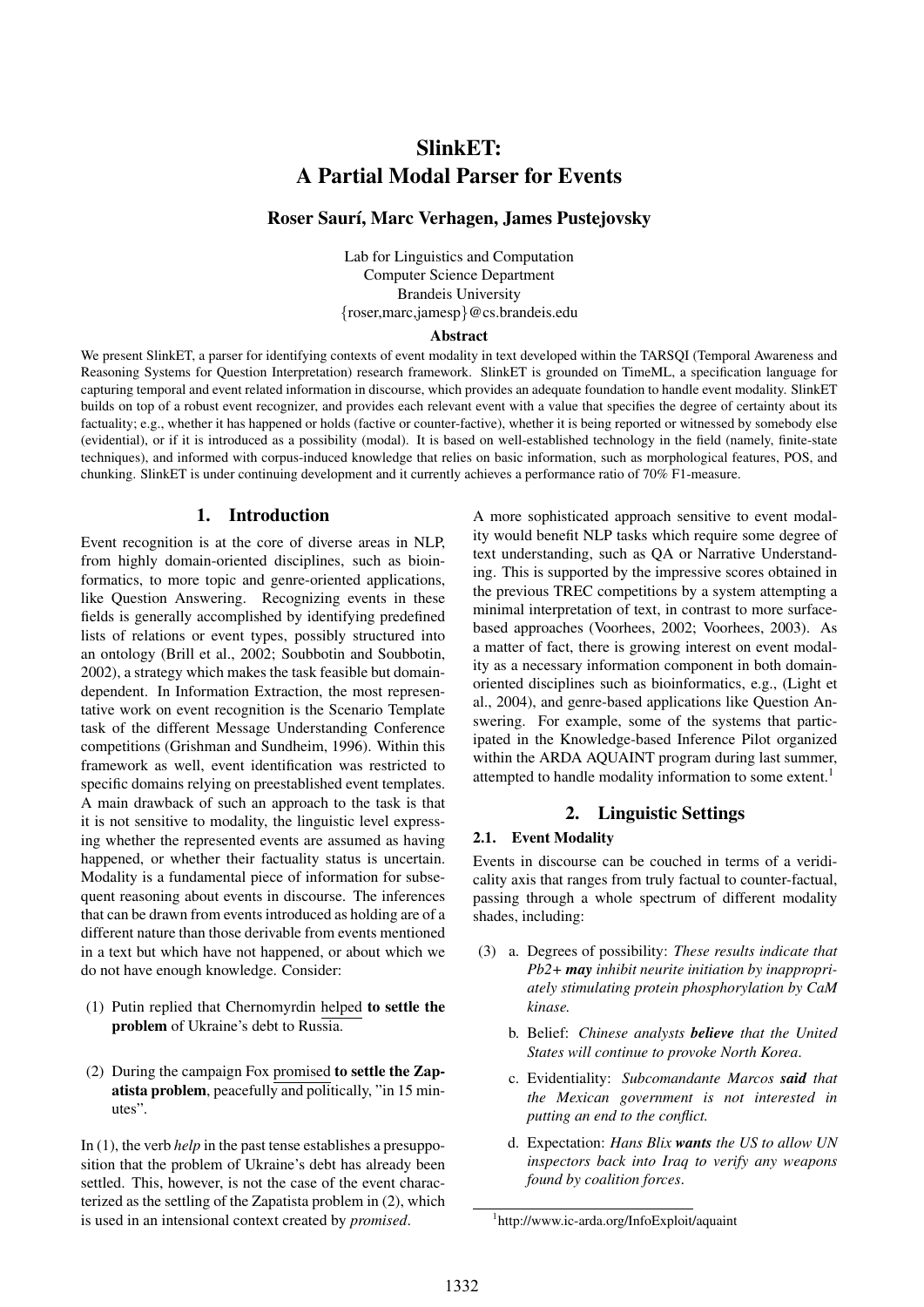- e. Attempting: *George Mallory and Andrew Irvine first attempted to climb Everest in 1924.*
- f. Command: *John Murtha called for the immediate withdrawal of U.S. troops from Iraq.*

In the linguistics literature, this level of information is identified as epistemic modality (Palmer, 1986). Epistemic modality expresses the speaker's degree of commitment to the truth of the proposition; in other words, it expresses his/her degree of certainty about the situation being denoted by the proposition. Characterizing the boundaries of this grammatical category is still a matter of research. There is discussion about the status of evidentiality, the grammatical system coding the source of information (3c), traditionally subsumed under epistemic modality. A more crosslinguistic-oriented research suggests that evidentiality is in fact an independent system, although in languages such as English it is clearly related to modality (de Haan, 1999; de Hann, 2000).

For our current purposes, we will adopt the conservative approach that subsumes evidentiality under epistemic modality, based on Palmer's work (Palmer, 1986). In addition, our use of the term modality will be wider than what is generally assumed in the literature, encompassing event factuality as well. That is, we will understand event modality as the feature indicating the factuality status of a particular event.

### 2.2. Modality in English

Event modality in natural language is marked by a variety of different strategies and constructions. In English, these include both lexical items and syntactic constructions.

### 2.2.1. Lexical modality markers:

At the lexical level, modality can be introduced by what we refer to as Situation Selecting Predicates (SSPs). These are predicates (either verbal, nominal, or adjectival) that select for an argument denoting and event (or situation) of some sort. Syntactically, they subcategorize for a *that-*, gerundive, or infinitival clause, but also an NP headed by an event denoting noun. Some examples are verbs like *claim, suggest, offer, avoid, try, delay, think*, nouns like *promise, hope, love, request*, and adjectives such as *ready, eager, able*:

- (4) a. The Human Rights Committee regretted that discrimination against women persisted in practice.
	- b. Uri Lubrani also suggested Israel was willing to withdraw from southern Lebanon.
	- c. Kidnappers kept their promise to kill a store owner they took hostage.

SSPs are interesting because part of their lexical semantics is projected as modality information onto the event denoted by its argument (underlined in examples (4)) by syntactic means. The event denoted by the argument is then marked as:

• Not totally certain: This is the case of the complements to the so-called weak assertive predicates (Hooper, 1975), such as *think*, and *suppose*.

- Certain according to a source: Complements of reporting predicates (Bergler, 1992).
- Factual: Complements of *regret* and *forget* (Kiparsky and Kiparsky, 1970; Karttunen, 1970; Karttunen, 1971).
- Counterfactual: Arguments of *avoid*, *prevent*.
- Possible in a future time: Arguments of volition and commitment predicates, among others.

Also at the lexical level, there are **modal auxiliaries** of possibility (5a), obligation (5b), necessity (5c), etc.

- (5) a. *could, may*;
	- b. *must, have to*;
	- c. *need to*.

Clausal and sentential adverbial modifiers may express similar modal information:

(6) a. Possibility: *probably, perhaps*;

b. Frequency: *usually, always*.

Finally, negative polarity particles are important because they express the counterfactual nature of the event that is referred to by negated expressions:

- (7) a. It became clear controllers could not contact the plane.
	- b. No one reached the site in time.

#### 2.2.2. Syntactic modality contexts:

Syntactic structures introducing modality involve the presence of two clauses, generally one embedded within the other. The following list, although not exhaustive, gives an indication of how pervasive this phenomenon is.

- Relative clauses: The event denoted by the relative clause (underlined in the following example) is presupposed as true (e.g., *Rice, who became secretary of state two months ago today, took stock of a period of tumultuous change.*)
- Cleft sentences: The event of the embedded clause (underlined) is presupposed as true (e.g., *It was Mr. Bryant who, on July 19, 2001, asked Rep. Bartlett to pen and deliver a letter to him.*)
- Subordinated temporal clauses: Again, the event in the temporal clause is presupposed as true (e.g., *While Chomsky was revolutionizing linguistics, the rest of the social sciences was asleep.*
- Purpose clauses: The event denoted by the clause is intensional in nature. (e.g., *The environmental commission must adopt regulations to ensure people are not exposed to radioactive waste.*)
- Conditional constructions: The event denoted by the consequent clause (underlined) is intensional and dependent on the factuality of the event denoted in the antecedent clause (bold face), which is also intensional (e.g., *On Dec. 2 Marcos promised to return to the negotiating table if the conflict zone was* demilitarized*.*)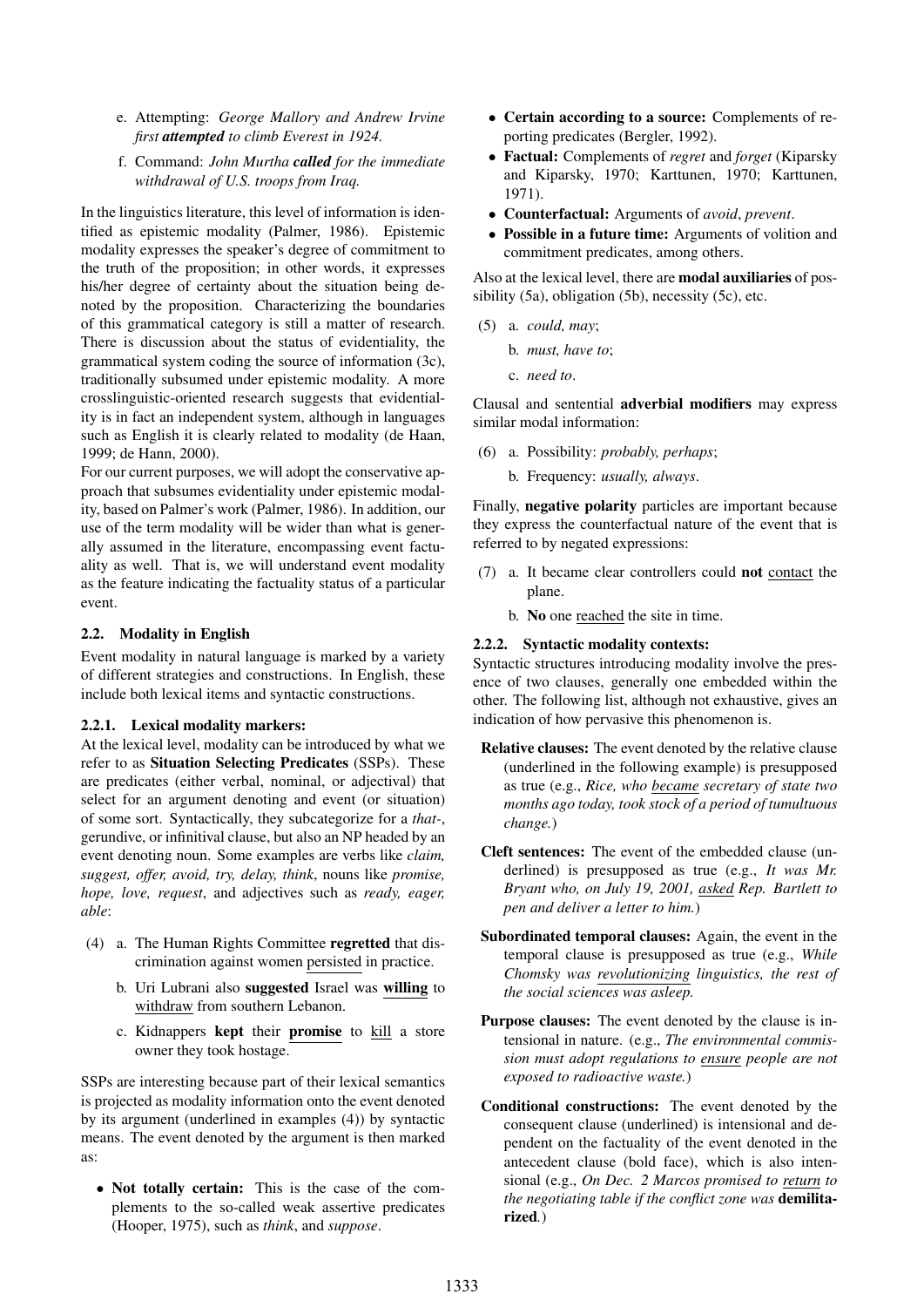# 3. Related work

Current progress on event extraction has shifted from the domain-based perspective of previous work to attempts at unrestricted coverage of events in text. The work of (Filatova and Hatzivassiloglou, 2003), for example, is based on the same notion of event as in the MUC initiative (namely, as a relationship among participants, locations, and times), but it diverges from it in that the extraction of events is not constrained to predefined templates. Instead, it is approached by identifying all those relations that connect two named entities together. Still, it assumes the sentence level as the scope for events in text, thus missing the subtlety of certain modality introducing contexts, such as sentences headed by SSPs and contexts of syntactic subordination, like those introduced in section 2.2.2.

EvITA (Saurí et al., 2005) takes a different approach to the task. EvITA relies on the notion of event as defined by TimeML,<sup>2</sup> a specification language designed to annotate event and temporal information in text (Pustejovsky et al., 2003a; Pustejovsky et al., 2005). The TimeML definition of event corresponds broadly speaking to that assumed by the previous work: events are considered "situations that happen or occur", including "states or circumstances in which something obtains or holds true". TimeML however differs from its preceding work in adopting a more natural, linguistic definition of event, and hence assuming a smaller scope for events. They can be expressed at either the clause or the phrase level –including, for instance, NPs headed by event-denoting nouns such as *demonstration* and *fire*.

From our perspective, a major benefit derives from this strategy: a more atomic approach to event identification is guaranteed, thus recognizing SSPs as introducing an event that is independent from the one denoted by their complement. In (1), for example, the event of Chernomyrdin helping will be identified as different from the settling of the debt in Russia. This outcome is fundamental for a subsequent processing stage aiming at capturing modality information introduced by SSPs.

In addition to that, EvITA also identifies modal information contributed by modal auxiliaries at the VP level, as well as the polarity of each event-denoting expression. The module described in this paper, SlinkET, builds on EvITA and enriches its output with the modality information introduced by certain subordinating contexts.

# 4. SlinkET, A Partial Modal Parser

SlinkET (Slink Events in Text) is a tool developed under the TARSQI research framework, a project devoted to building a set of resources for identifying, annotating, and reasoning about temporal information in discourse (Pustejovsky et al., 2003a; Pustejovsky et al., 2005; Mani, 2005; Mani and Schiffman, forthcoming; Verhagen et al., 2005). Among other products, TARSQI has matured TimeML, the spec language which is at the basis of all the work developed within this framework, and produced EvITA, introduced in section 3. The following subsection gives an overview of the treatment of modality information in our research framework, and locates the role of SlinkET within that picture. Section 4.2. details how SlinkET works, and Section 4.3. gives an overview of its output.

### 4.1. Event Modality in TimeML

As already mentioned, EvITA copes with some of the modality sources of lexical nature; namely, it identifies and annotates SSPs, modal auxiliaries, and polarity particles. SlinkET builds on top of that and handles event modality introduced at the syntactic level, involving subordination relations between two clauses.

In TimeML, these contexts are annotated by means of SLINKs (subordination links) between the two events implicated in the relation. SLINKs encode all subordination relations triggered by SSPs, as well as those introduced by purpose clauses or conditional constructions (refer to section 2.2.2.). Depending on the modality information contributed to the event denoted by the subordinated clause, the SLINK will be classified with one of the following types:

- 1. factive: When the argument event is entailed or presupposed, as is the case with *persisted*, in the following example, due to the SSP *regretted*: *The Human Rights Committee regretted that discrimination against women* persisted *in practice.*
- 2. counter factive: When the SSP (here *avoided*) presupposes the non-veracity of the event denoted by its argument (*jail*); e.g., *A Time magazine reporter avoided* jail *at the last minute.*
- 3. evidential: Typically introduced by reporting or perception events; e.g., *Iran said an Iraqi diplomatic delegation was* going *to Tehran to deliver Saddam's message.*
- 4. negative evidential: Introduced by reporting and perception events conveying negative polarity; e.g., *The minister denied the kingdom had* notified *any of its customers.*
- 5. modal: For annotating events introducing a reference to possible world. This is also the value used for the relation between the event in a purpose clause and the one in the main clause that is being modified. In the following example, both *willing* and *withdraw* will be characterized as modal: *Uri Lubrani also suggested Israel was* willing *to* withdraw *from Southern Lebanon.*
- 6. conditional: For annotating conditional constructions; e.g., *Bush held out the prospect of more* aid *to Jordan if it cooperates with the trade embargo .*

### 4.2. SlinkET Functionality

Given a text or set of texts as input, SlinkET identifies those subordinating contexts involving modality information and annotates them with the TimeML SLINK tag. Its functionality breaks down into two parts.

First, lexical information is used for preselecting SSPs, the candidates to introducing SLINKs. This information is based on corpus-induced knowledge from Time-

<sup>2</sup> http://www.timeml.org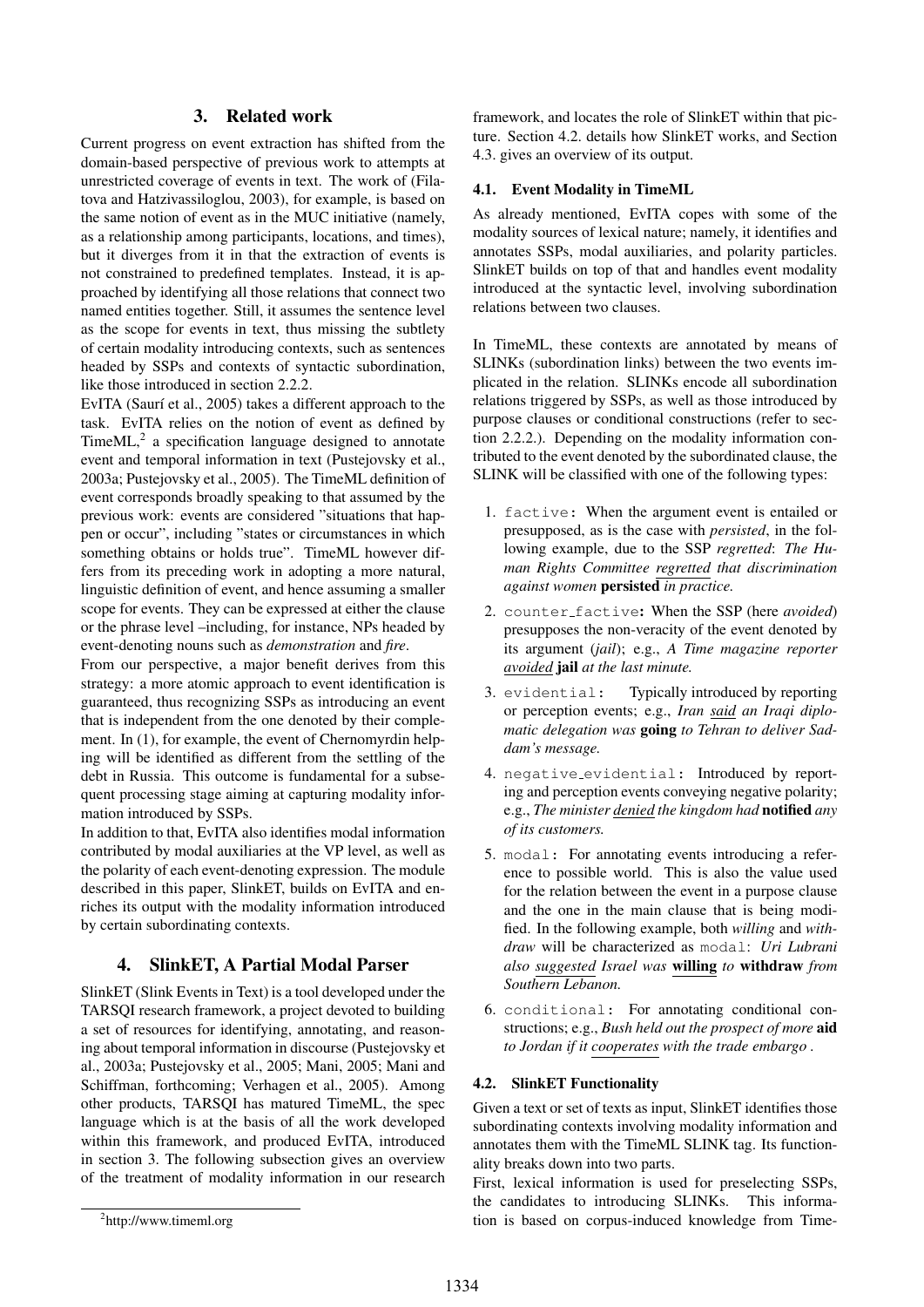

Figure 1: SlinkET processing

Bank (Pustejovsky et al., 2003b)<sup>3</sup> as well as standard linguistic classifications of such predicates; e.g., (Kiparsky and Kiparsky, 1970; Karttunen, 1970; Karttunen, 1971; Hooper, 1975) and subsequent elaborations of that work. Table 1 gives the 10 most frequent SLINK-triggering event expression in TimeBank1.2.

| event expression | freq |
|------------------|------|
| say              | 797  |
| expect           | 81   |
| report           | 55   |
| agree            | 34   |
| announce         | 33   |
| seek             | 33   |
| think            | 27   |
| add              | 26   |
| tell             | 24   |
| help             | 22   |

Table 1: SLINK-triggering events in TimeBank1.2

Next, a finite-state syntactic module identifies the subordinated event in the clause based on the subcategorization properties of the subordinating event. Such subcategorization information has been derived largely from corpus analytics as well, and subsequently compiled into normalized dictionary entries. For each event, the dictionary specifies its possible subordinating contexts and its SLINK types (factive, counter\_factive, evidential, neg evidential, or modal). This is critical for disambiguating the modal force of such predicates. For example, *investigate* introduces an SLINK of type modal when subordinating an *if/whether*-clause (8), but an SLINK of type factive when subcategorizing for an event-denoting NP (9):

- (8) Officials are investigating whether Rudolph participated in all three attacks.
- (9) Officials are investigating all three attacks.

Syntactic patterns can be applied forward (from the located SLINK-triggering event to its right, as in (8-9)), or backwards (to its left), as in (10).

(10) This activity resulted in a discharge to state waters, which was investigated by John Klauzenberg.

A simplified version of the lexical entry for *investigate* is as shown in Figure 2, where each possible syntactic structure for the complement is associated to one SLINK type:

```
"investigate":{
forward:{
 (thatClause if, MODAL),
 (indirectInterrog, FACTIVE),
 (NP event, FACTIVE)},
backwards:{
 (relClause, FACTIVE)}}
```
Figure 2: Lexical entry for *investigate*

The syntactic patterns referred to in the lexical entries are expressed using the standard syntax of regular expressions. They are then compiled into finite state automata that work with grammatical objects instead of characters. Figure 3 illustrates the syntactic pattern NP<sub>-event</sub>, describing NPs headed by an event-denoting noun.

| $NP_events =$                          |
|----------------------------------------|
| token_PREDET?                          |
| token_DETERMINFR?                      |
| (token_ADJ chunk_Particip token_SYM) * |
| token_NUMBER*                          |
| chunk_EVENT_nominal 1                  |
|                                        |

Figure 3: Syntactic pattern for event-denoting NPs

SlinkET patterns are based on very basic lexical and structural features, listed below, which are derived from both EvITA's output and a preprocessing stage applying POS tagging and chunking:

<sup>3</sup>TimeBank can be browsed at http://www.timeml.org/site/ timebank/browser\_1.2/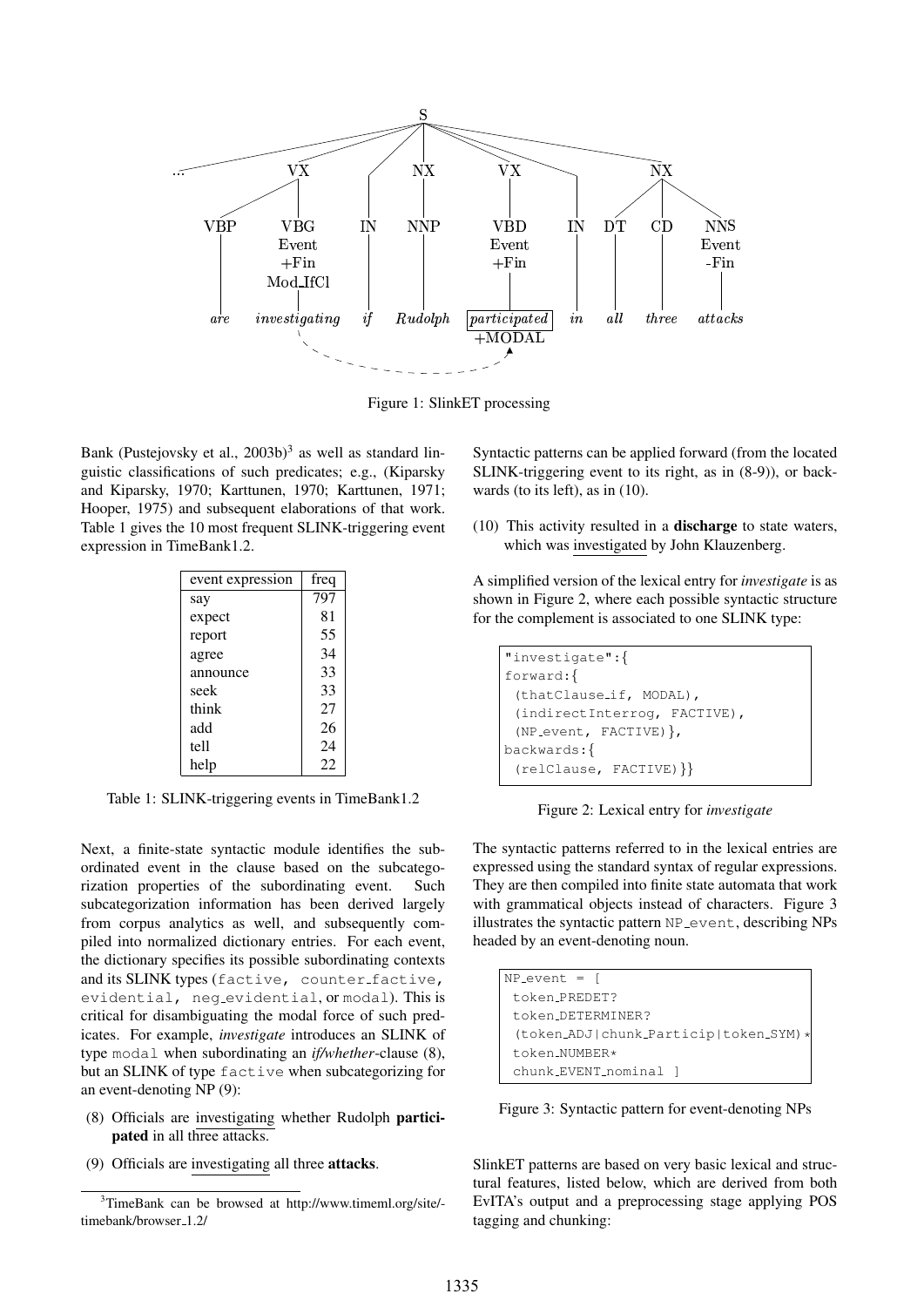| <b>TARSOI</b> Demo                                                                                                                                                                                                                                                                                                                                                                     |                                        |  |  |
|----------------------------------------------------------------------------------------------------------------------------------------------------------------------------------------------------------------------------------------------------------------------------------------------------------------------------------------------------------------------------------------|----------------------------------------|--|--|
| <b>SLink2TLink</b><br><b>GUTenLINK</b><br>CNN19980213.2130.0155.cnk<br><b>Slinket</b><br>Evita<br><b>GUTime</b>                                                                                                                                                                                                                                                                        |                                        |  |  |
| <b>Browse manual annotation</b><br>CNN19980213.2130.0155                                                                                                                                                                                                                                                                                                                               |                                        |  |  |
| <b>NEWS STORY</b>                                                                                                                                                                                                                                                                                                                                                                      |                                        |  |  |
| President Clinton says <sub>el</sub> he is committed <sub>e</sub> , to a possible strike <sub>s</sub> against Iraq, despite objections <sub>ed</sub> from other countries.<br>Steve Hurst has that.                                                                                                                                                                                    | el e e2                                |  |  |
| The USmilitary buildup a in the Persian gulf continues a apace, more planes headed of from the united states and senior officials say<br>Iraq's president Saddam Hussein can expect <sub>e10</sub> punishing <sub>e11</sub> air strikes <sub>e12</sub> to continue <sub>e13</sub> well into the future if he does n't stop <sub>e14</sub> building<br>biological and chemical weapons. | $e9$ e e $10$                          |  |  |
| Saddam will know <sub>el</sub> 5 by our actions <sub>el6</sub> and our warning <sub>el7</sub> that we will be prepared <sub>el8</sub> to act <sub>el9</sub> again if we have <sub>e70</sub> evidence he is<br>trying <sub>e21</sub> to rebuild <sub>e22</sub> his weapons of mass destruction capabilities.                                                                            | $e15$ fel $8$<br>el8 mel9<br>e21 m e22 |  |  |
| In a bit of television diplomacy, Iraq's deputyforeign minister responded <sub>22</sub> from Baghdad in less than one hour, saying <sub>224</sub> Washington<br>would break <sub>e25</sub> international law by attacking <sub>e26</sub> without UN approval <sub>e27</sub> .                                                                                                          | e24 e e25                              |  |  |
| The united states is not authorized $_{e28}$ to use $_{e29}$ force before going $_{e30}$ to the council.                                                                                                                                                                                                                                                                               | e28 m e29                              |  |  |
| President Clinton, meantime, glossed <sub>e31</sub> over stern warnings <sub>e32</sub> from Moscow on Thursday that US air strikes <sub>e33</sub> against Iraq could do <sub>e34</sub><br>serious harm to relations with the Kremlin.                                                                                                                                                  | e31 f e32                              |  |  |
| We're trying <sub>e35</sub> to find <sub>e36</sub> a diplomatic solution.                                                                                                                                                                                                                                                                                                              | e35 m e36                              |  |  |

Figure 4: SlinkET output

- 1. POS tag.
- 2. Chunking structure.
- 3. Sentence boundaries.
- 4. Event tags obtained from EvITA. SlinkET only operates on expressions that have been recognized as referring to an event.
- 5. Finite vs. non-finite morphology. Such information is obtained from EvITA, but can be derived from the preprocessing step as well.
- 6. Lexical form of the subordinating expression.
- 7. Subordinating predicate class (e.g., reporting, evidential, or intensional), as obtained from EvITA.

SlinkET uses that knowledge for identifying and wrapping the subordinated event with the appropriate modal information, as illustrated in Figure 1.

## 4.3. SlinkET Output

Currently, SlinkET is embedded in the TARSQI suite of tools devoted to the identification of event and temporal information in real text. Figure 4 offers a screenshot of the relevant output from our TARSQI application. Event expressions there are marked in red, and the SLINKs are annotated at the right hand side of the text as relations between event IDs (where *m* stands for SLINKs of modal type, *e* for evidential, and *f* for factive).

# 5. Current Status and Results

SlinkET aims at introducing SLINKs from two different sources: either triggered by the presence of a specific lexical item (namely, an SSP), or based on the syntax, in the case of purpose clauses and conditional constructions. The part devoted to syntactically-based SLINKs is still under development. Yet, SlinkET already identifies purpose clauses triggered by verbs with a strong tendency to be modified by such structures, such as *address*:

(11) The President addressed the nation to announce a new election.

SlinkET dictionary contains 225 lexical forms, distributed among the different event-denoting POS categories in the following way: 150 verbs, 68 nouns, and 7 adjectives. On the other hand, there are over 40 syntactic patterns compiled into FSAs, which cover: infinitival and *that* clauses, gerundive clauses and event-referring NPs, both of which may be preceded by a specific preposition depending on the subordinating verb, relative clauses, and finally, a subset of passive structures.

Current performance of SlinkET has been calculated over 10% of the TimeBank corpus containing a total of 218 SLINKs and 681 events. Precision is at 92%, Recall at 56%, with an F1-measure of 70%. Precision is good, but Recall still leaves some room for improvement, which can be achieved by enriching the dictionary and adding syntactic patterns to the FSA module. We are also exploring modal parsing using machine learning algorithms; i.e., Maxent and Conditional Random Fields.